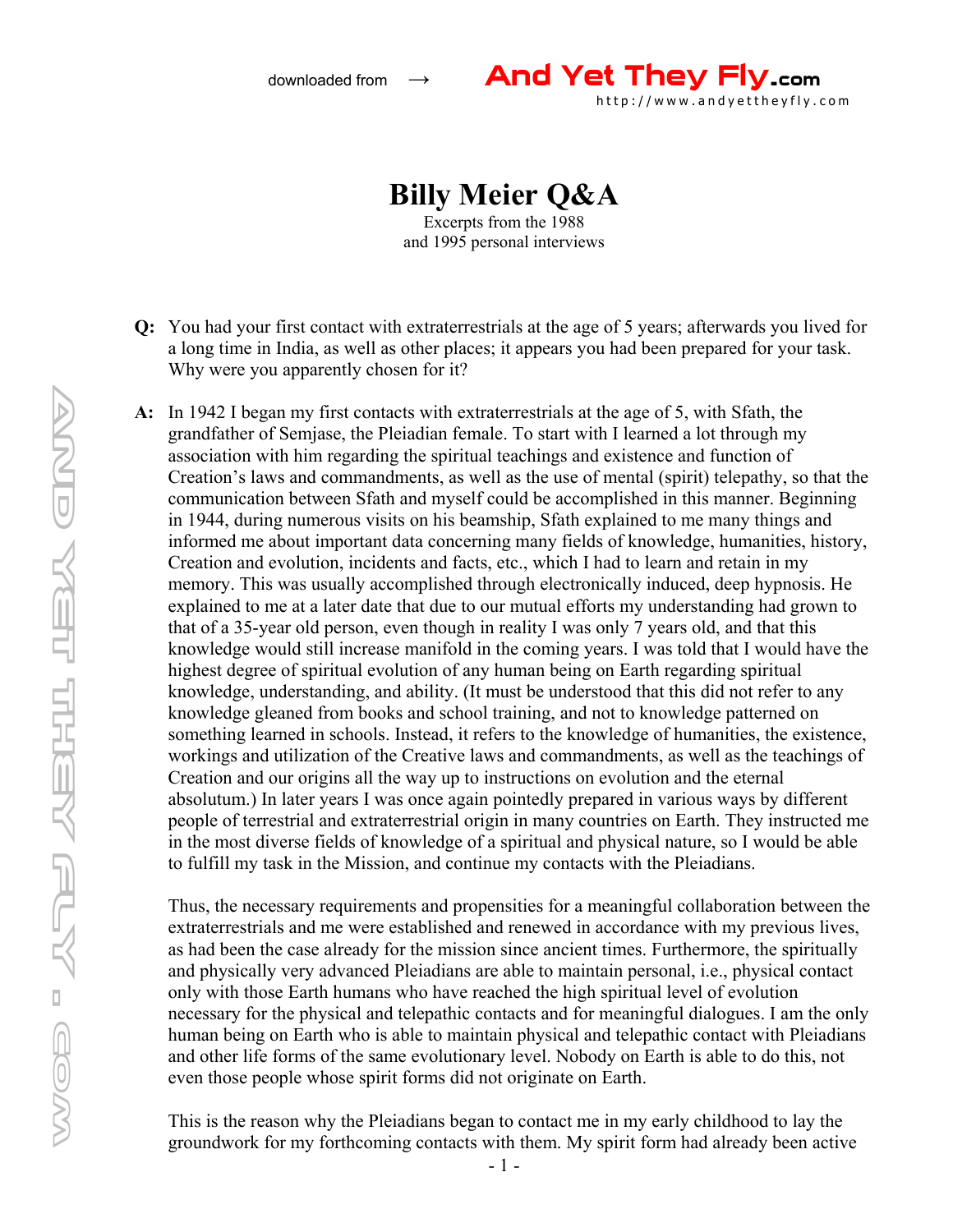

for millions of years in the Lyra-Vega systems, and had come to Earth, voluntarily, in human bodies as teacher, herald, and prophet. It had also returned into the material sphere from a highly spiritual level (Arahat Athersata level), and had already performed prophetic functions since UR-times on LASAN and other planets of the Lyra and Vega systems. In addition, my spirit form, under the earlier name of NOKODEMJON, assumed the responsibility of fulfilling a required prophetic mission and function. This duty involved, as its mission goal, the teaching, the offering of the truth of the Creative information, the Creative laws, commandments, and spiritual teachings, etc., to human life forms. At first, all this information was brought exclusively to the humans of the Lyra and Vega systems, and only later to the humans on the planet Earth, and to all the other existing spirit forms. These other spiritual forms included the many millions of extraterrestrial spirit forms who moved to Earth, voluntarily or involuntarily, from the Lyra and Vega systems, and the destroyed planet Malona in the SOL system.

- **Q:** Why did the extraterrestrials mandate you to take photographs and movie footage of their beamships and their flight maneuvers?
- **A:** Their rationale was to designate me to produce the sharpest and best photo and movie film material the world has yet seen of the extraterrestrial flying objects, which we terrestrials usually call UFOs. The material I produced would serve to provoke a worldwide UFO controversy that would finally provide a wake-up call to the people on Earth in matters pertaining to extraterrestrial life. Simultaneously, the intent was also, as a logical consequence, to force governmental agencies and the military to reveal their secret findings and research in UFO matters to the public, and to make the information accessible to all. The intent of this process was also to uncover and illuminate the deceitful denials in certain countries regarding UFO crashes along with denials of having secured crashed UFOs and their crews. The Pleiadians/Plejarans were convinced that this controversy would transpire and their objectives would be fulfilled only when I disseminated the film and photo material throughout the globe, and would thereby automatically trigger an equally worldwide dispute between the proponents and opponents of my material, statements, and the contact dialogues. This actually did take place and even my opponents were unable to prevent the ushering in of additional proponents of my story and the contacts. Indeed, their ranks swelled in numbers the harder some antagonists tried to brand me as a swindler and a fraud. Everything has happened as planned just as the Pleiadians/Plejarans predicted—namely, that more and more people are recognizing the truth of my statements the harder the opposition insults and defames me.

**Q:** The Pleiadians distinguish between religion and spirituality. What do they mean by spirituality, what do they believe, what spiritual direction do they use, and what are their customs?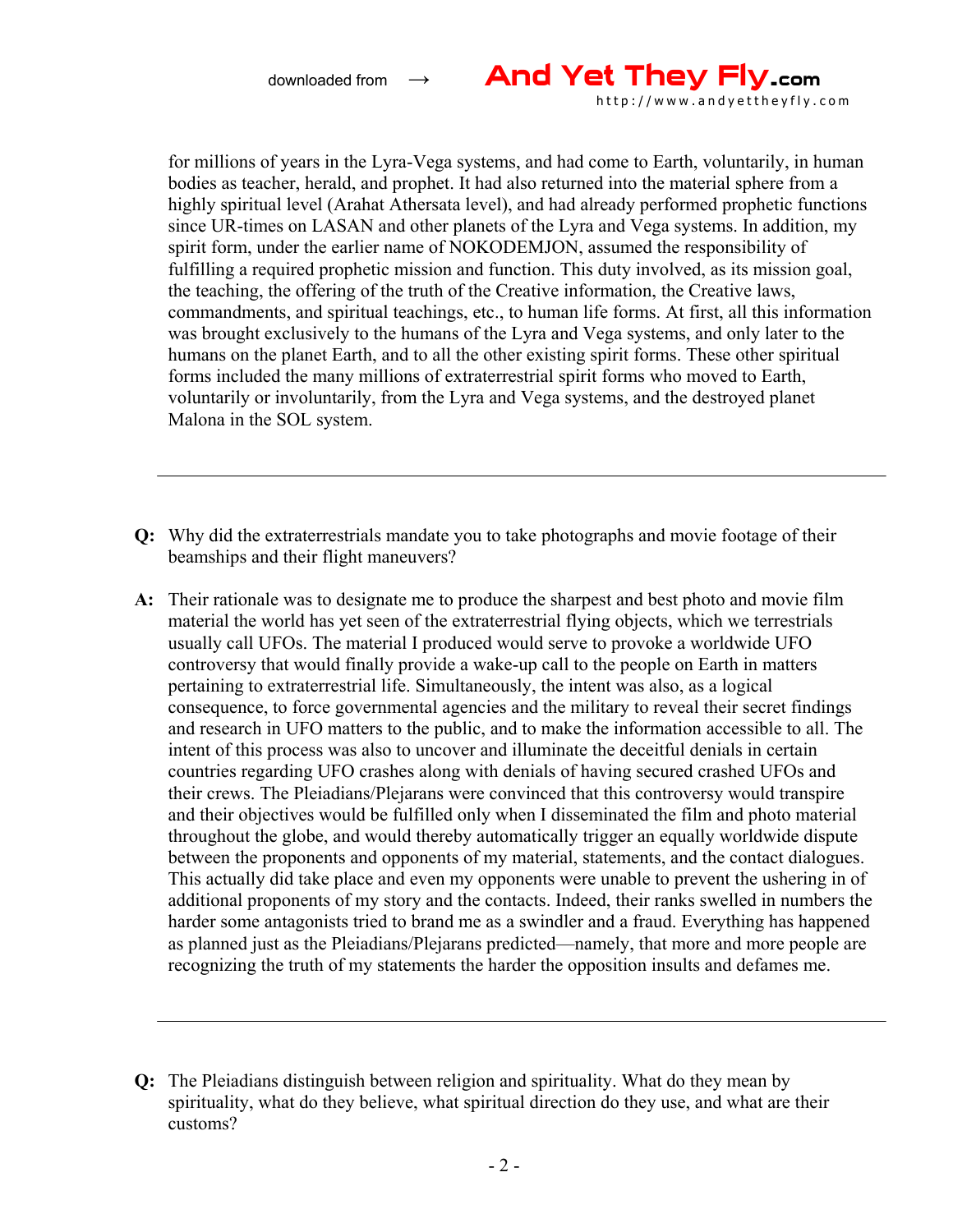

**A:** The life of the Pleiadians, their thinking, feeling, emotions, and actions, etc., are exclusively directed to the knowledge of the existence of Creation, its truth in all matters, to the obedience of the true Creative laws, commandments, and related guidelines. The Pleiadians efforts are steadily following the smooth tracks of knowledge, love, truth, and wisdom, instead of the questionable, macabre, and enslaving religious beliefs which rob people of their spiritual freedom, and reek of evil and falsehood.

Religion, in the current Earth-human sense of comprehension, is foreign to the Pleiadians. A creator-god, or whatever the various terrestrial cult religions call him, is a horror to the Pleiadians, and they consider the concept unrealistic. They can not understand why the Earth humans have not succeeded, despite all the efforts in that direction, in severing the cultreligious chains and finally taking upon themselves, through their own initiative and responsibility, the fate of their species; or in commencing with the long overdue commitment and fulfillment of the laws and commandments of Creation and the evolution.

The path of life aims straight as an arrow through the hard-earned values of vast knowledge within the Creative guidelines, spiritual and technical matters, and wisdom and ability. The Pleiadians gained their knowledge through hard work and obedience to the truth of Creation, the power of the spirit, and the Creative laws and commandments which teach pure love of all things. With the help of the strengths and wise counsel from their Jshwjsh (JHWH), they have been able to sustain 50,000 years of ultimate peace amongst their peoples. The Pleiadians have been enjoying a wholesome spiritual life, and emphatically reject terrestrial religions due to their connotation of cult involvement, being illogical, against the laws of Creation, fake, and an enslavement of the consciousness. Their philosophy is based on the universal truth of Creation and life in the knowledge of Creation, and it is directed solely toward truth of existence and of being, as well as to the Creative laws and commandments, which in no way can be equated with a god. As the ultimate power, Creation embodies the universal consciousness and the spirit of the spirit, all truth, wisdom, and love, all logic, the laws and commandments and energies of life, of being, and of eternity. Creation, as universal selfawareness, is the source of life of all creations within its domain, which is to say, within its universe. This universe, furthermore, is one of 10 to the 49th power other individual universes, which exist in infinite number, infinite space, and infinite time, as part of the highest form of Creation – the Absolute Absolutum.

Religion as the Earth human knows and pursues it, in the form of the adoration of a god, adoration of saints, and as faith in a god, is a horror to the Pleiadians. They consider this form of religion a blind faith based on cult activities, false teachings, lies, and other falsehoods. It is faith that can never be proven as true, and one which contradicts all the truthful and logical foundations of the Creative laws and commandments, and also defies intelligence. Religion embodies a deprivation of the spiritual freedom of the human being. Religion is also a brutal, criminal and exploitative enslavement of the human consciousness, reaching from total dependence, serfdom, and a lack of willpower al the way to uncontrolled fanaticism, mental illness, demonic obsession and utter idiocy.

The spiritual life of a human being means, in simple terms, life in the spiritual recognition of, and obedience to, Creation, its laws and commandments. This alone is the guideline that the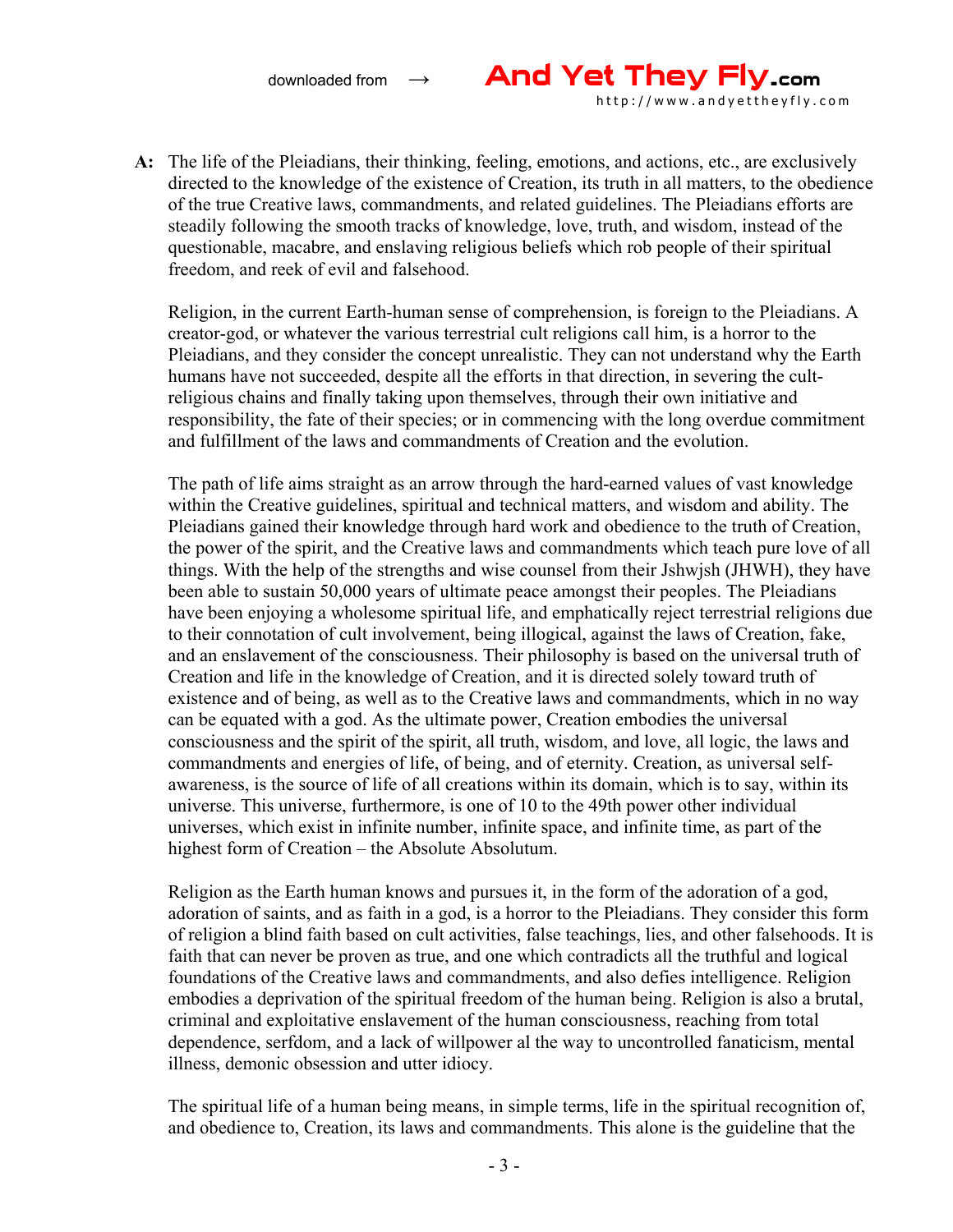

Pleiadians adhere to regarding a philosophy of life and a lifestyle tuned in to Creation. This must be the final goal for humans on Earth as well. Creation means the same as love, life, spirit, truth, wisdom, logic, and intelligence, built upon the Creative laws and commandments, which are valid and absolutely unchangeable for all time and eternity.

Only a life form which recognizes, lives, and obeys the true knowledge of Creation, the spirit which results from it, and related laws and commandments of Creation, can live the true way and in accordance with Creation itself. This means that the life form is living with true knowledge of the truth and with the truth of Creation and spirit, in fulfillment of the Creative, natural laws and commandments which are valid universally, without any weird and false faith in illogical and anti-intelligent forms of belief.

- **Q:** On Earth countless people are lying about their "contacts" with extraterrestrials; among them are the so-called mediums and channelers. Could you tell me your opinion, respectively that of the Pleiadians/Plejarans, on this pesky matter?
- **A:** Any claims related to alleged contacts with the Pleiadians/Plejarans by anyone else other than me are pure lies and fraud because, in fact, no other person on Earth except me, is capable of maintaining contacts with them, and these include contacts of a physical, telepathic or perceptual nature. Anyone claiming otherwise is ensnared in a lie, a hoax or fraud—and the Pleiadians/Plejarans have vehemently and repeatedly reconfirmed this fact over the course of my many contact years with them. However, at one time five individuals did have genuine impulse contacts with the Pleiadians/Plejarans. But these five persons in the meantime have passed away.

Furthermore, no such thing as personal contacts between terrestrials and extraterrestrials other than the Pleiadians/Plejarans ever existed. For this reason every related claim to this is nothing more than a lie, hoax or a fraud—regardless of what names or titles these ladies and gentlemen who claim they have had contacts with extraterrestrials, spirit or light entities and so forth bestow upon themselves. This includes mediums and channelers who usually are nothing but very deliberate, conscious liars, hoaxers and frauds—or they are delusional, schizophrenic or psychotic people and the like.

Not to be disregarded though are certain examination contacts in which some extraterrestrials abduct terrestrials to be studied, analyzed—examine them, in other words. But their undertakings have nothing to do with the nonsense implying that extraterrestrials are impregnating terrestrial women or are having sex with them and the like. This form of tomfoolery is particularly prevalent in America and borders on mass hysteria. Often claimed in the same breath is the ridiculous statement that extraterrestrials are massacring farm animals, etc.

Extraterrestrial flying objects and even their landings are frequently observed, even filmed or photographed by terrestrials. But one must clearly keep in mind that such events do not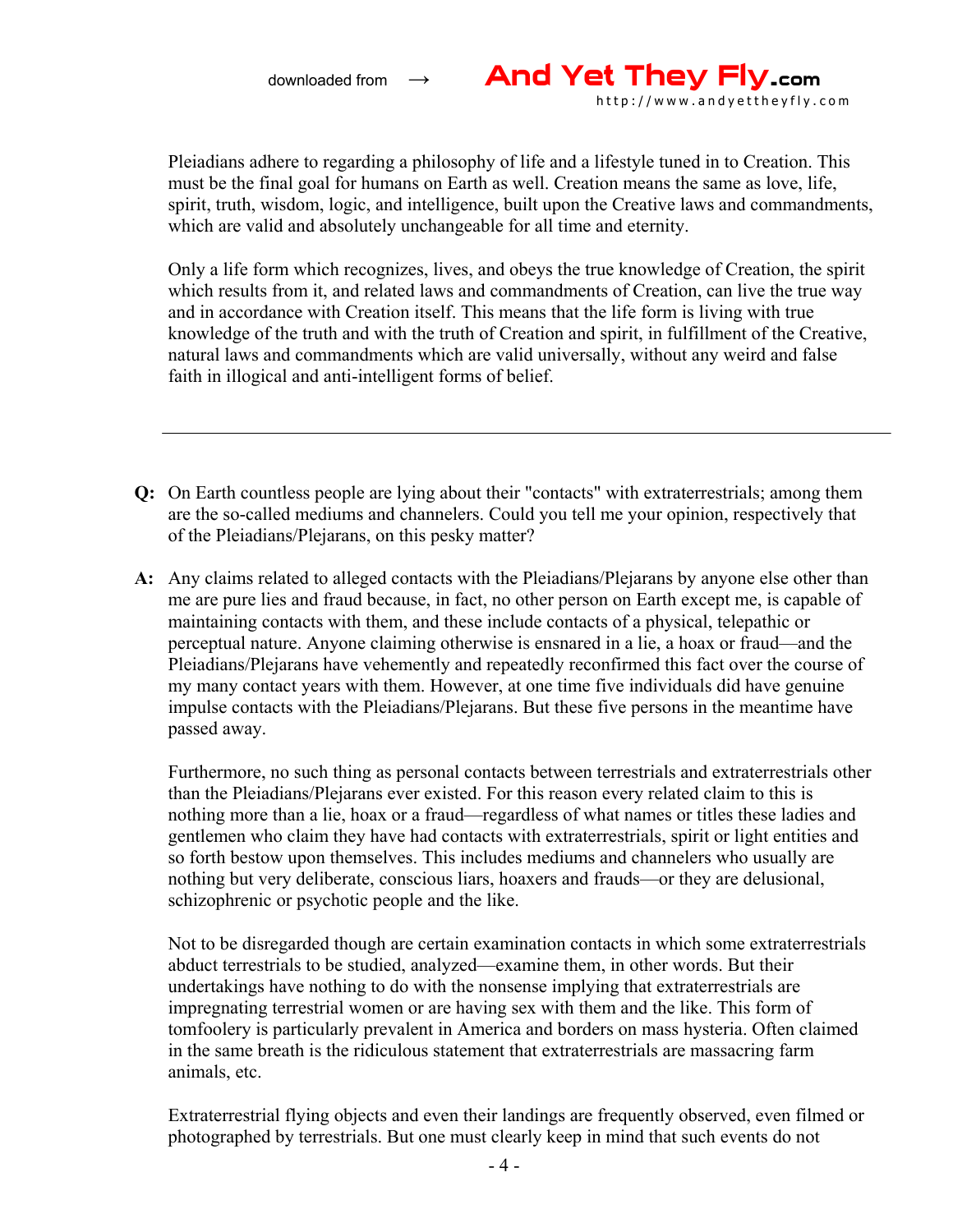

http://www.andyettheyfly.com

constitute a contact. Genuine contacts only occur where oral or telepathic communication takes place between extraterrestrials and a terrestrial human on Earth, and with the exception of me, no one on Earth is capable of doing so. Take into consideration that the multitude of male and female liars, hoaxers and frauds, who claim to be having telepathic contacts with Pleiadian entities, would require a waiting period of 1,000 years for a response, even if they were able to send a telepathic message to the Pleiades in the first place. To be precise, the distance to the Pleiades visible from Earth, is nearly 420 light years one way and would require 840 light years for the response to arrive back on Earth. And since everyone knows that telepathic thoughts only travel at the normal speed of light, they would require approximately 420 light years one way from Earth to the visible Pleiades. Let's assume for one moment that some life form did exist on these Pleiades we know about, which are absolutely uninhabitable and uninhabited by either spirit or light entities or any other type of life form, then to receive an answer back would again require approximately 420 years. Who on Earth lives a total of 840 years anyway? This shows that all of these alleged contactees, mediums, and channelers are lying, are deceiving and defrauding the public, when they claim they are having contacts or the like with beings from distant stars or their planets. And not one of these liars has the capability to bridge these immense distances with telepathic thoughts. And as for me, I will not reveal at this time the secret behind how I can do so because I am certain that once I divulge what it is, every lying, deceiving, and fraudulent cheating character would suddenly claim he or she has the same ability.

- **Q:** You are a cautious man when it comes to making new acquaintances. Why do you lead such a reclusive lifestyle in view of the nature of your important mission, which must be brought forth to the world?
- **A:** Although the contrary is often claimed, my lifestyle stems by no means from the fear of the various assassination attempts which, so far, have been made on me a total of 13 times [16 as of June 10, '98]. The reasons why I maintain a low profile vary: First, I am no guru or sect leader, and for this reason I need not present myself publicly to gather followers or to represent myself as some saint, which I certainly am not, by any stretch of the imagination. Second, I do not want others to put me on a pedestal, for I am neither something special nor someone who enjoys being admired or gawked at; I am not on display like an animal in a Zoo.

Furthermore, I am not inclined to have journalists interview me because, as a rule, they want only to sensationalize the material, whereby they twist and falsify the truth to the limits and turn it merely into tabloid journalism that is far from the truth—or else, they tend to degrade everything I tell them with their lies and twisting of the facts.

You don't need a guru nor a sect to disseminate the teachings of the truth. Nor do you need a saint or someone who wants to be a big hero before the public. Megalomania and the urge to be in the limelight are just as inappropriate as a super ego and the like. Appropriate, however,